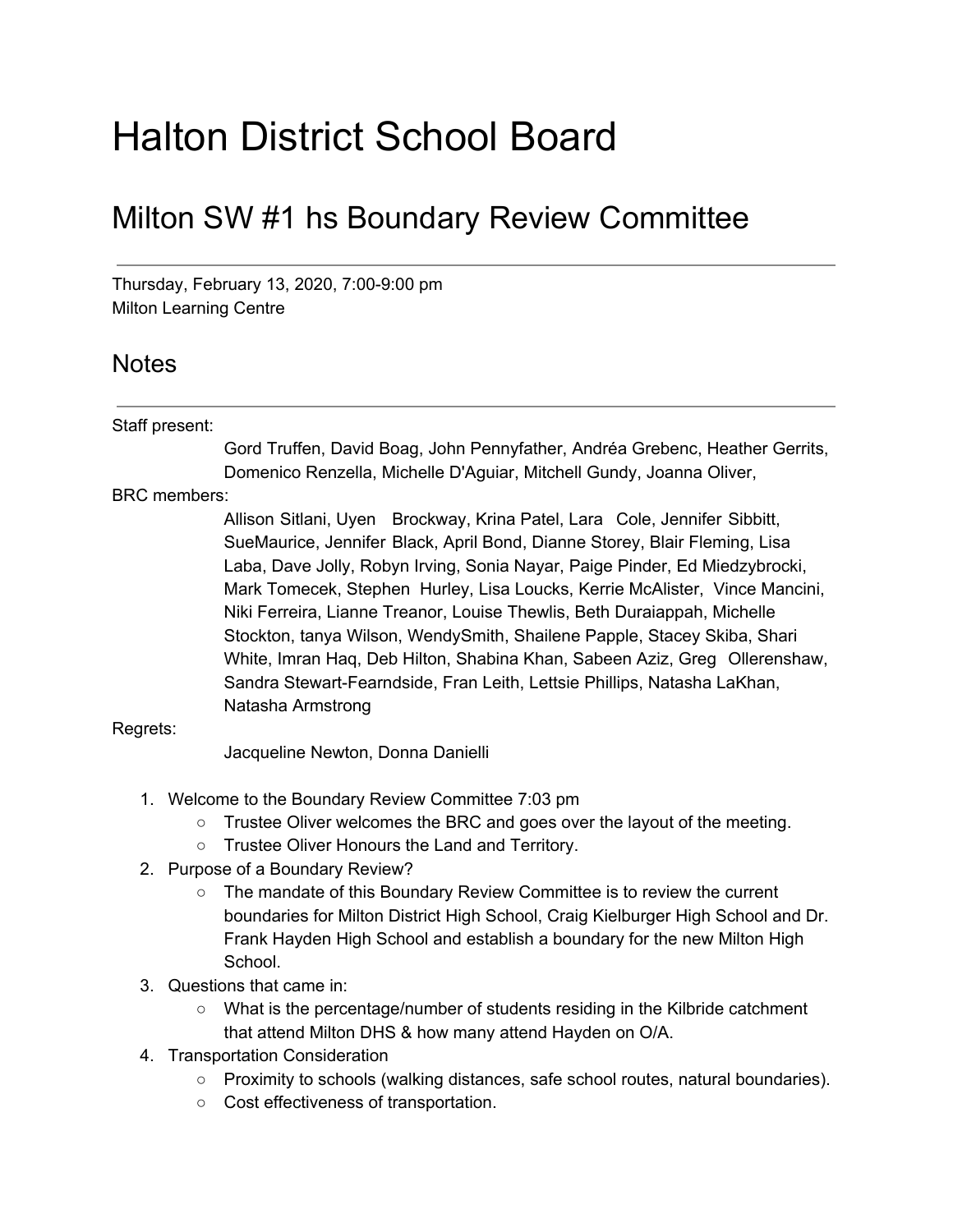- Transported and Non-Transported zones within current catchments
- The following distances determine eligibility for home to school transportation:
	- Elementary 1.6 km
	- Secondary 3.2 km
- 5. Grandparenting
	- Grandparenting is a decision to allow existing students of a specific grade(s) in a neighbourhood(s) or geographic area(s) to remain at their current school until they complete a particular grade at that school (e.g., grade 11 and 12). This usually occurs in situations where changes to school boundaries have taken place.
	- When not grandparented, change in boundaries would normally require affected students to change schools.
	- Students being grandparented are provided transportation subject to the HDSB transportation policies.
	- Siblings of students that have been grandparented will be directed (unless otherwise stated) to the designated school as per the new approved school boundary.
	- Students preferring not to be grandparented may apply for Optional Attendance as per the Board's Administrative Procedure. Historically, the Halton District School Board has made an effort to grandparent students in their graduating year.
- 6. Criteria for the BRC to consider when evaluating the options.
	- Viability of Program
	- Proximity to schools
	- Portables and Portapaks
	- Balance of overall enrolment
	- Stable, long-term boundaries
	- Transportation
	- Fiscally Responsible
	- Student Experience
	- Other, if anything comes to mind.
- 7. Guiding Questions
	- What options do you feel have promise?
	- What can you offer to make options better?
	- What options can you NOT live with? Why?
	- What did we miss (e.g., alternate options)?
- 8. New Options & Materials
	- Progression rules (uptake to grade 9 FI)
		- This data shows what percentage goes to their feeder schools for FI.
	- Kilbride Data
		- Map displays grade 8s at Kilbride over 3 years.
		- The spreadsheet shows the number of students and where they attended for grade 9.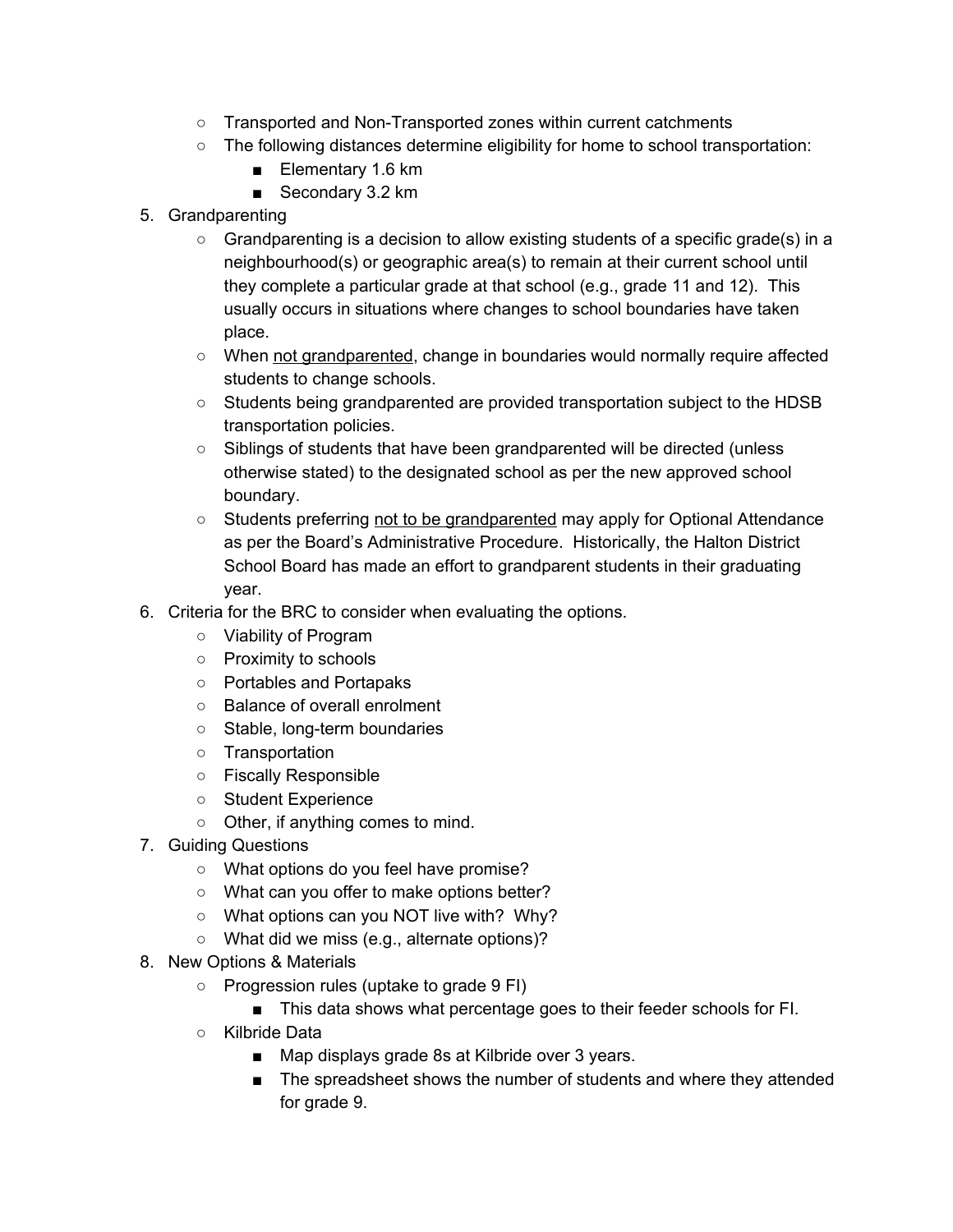- Option 1b
	- The difference between option 1 and 1b is Escarpment View PS goes to Milton D.H.S.
	- Craig Kielburger SS
		- Anne J MacArthur PS (ENG and FI east of Ontario St, Reg Rd 25)
		- Hawthorne Village PS
		- Irma Coulson PS
		- Tiger Jeet Singh PS
		- Viola Desmond PS (FI program , ENG east of Sixteen Mile creek)
		- TBD Area
	- Milton DHS
		- Bruce Trail PS
		- Chris Hadfield PS
		- Martin Street PS (unified cohort)
		- Sam Sherratt PS
		- WI Dick PS
		- Escarpment View PS
		- P.L. Robertson PS (FI)
		- Anne J. MacArthur PS (FI west of Ontario St, Reg Rd 25)
		- Brookville PS (split cohort with Acton DHS)
	- Milton SW #1 hs
		- Anne J MacArthur PS (ENG, west of Ontario St, Reg Rd 25)
		- Boyne PS
		- P.L. Robertson PS (ENG)
		- Viola Desmond PS (ENG, west of 16 Mile Creek)
		- Kilbride PS (split cohort with Dr. Frank J Hayden SS)
- Option 7b
	- Kilbride remains unified and goes to Dr. Frank J Hayden SS.
	- Craig Kielburger SS
		- Bruce Trail PS
		- Chris Hadfield PS
		- Martin Street PS (ENG, east of Cedar Hedge Rd)
		- Hawthorne Village PS
		- Irma Coulson PS (ENG program)
		- Viola Desmond PS (ENG, east of 16 Mile Creek)
	- Milton DHS
		- Escarpment View PS
		- Martin St (Eng west of Ontario St, unified FI cohort)
		- Sam Sherratt PS
		- W.I. Dick PS
		- P.L. Robertson PS (FI Program)
		- Irma Coulson PS (FI program)
		- TBD Area (FI program)